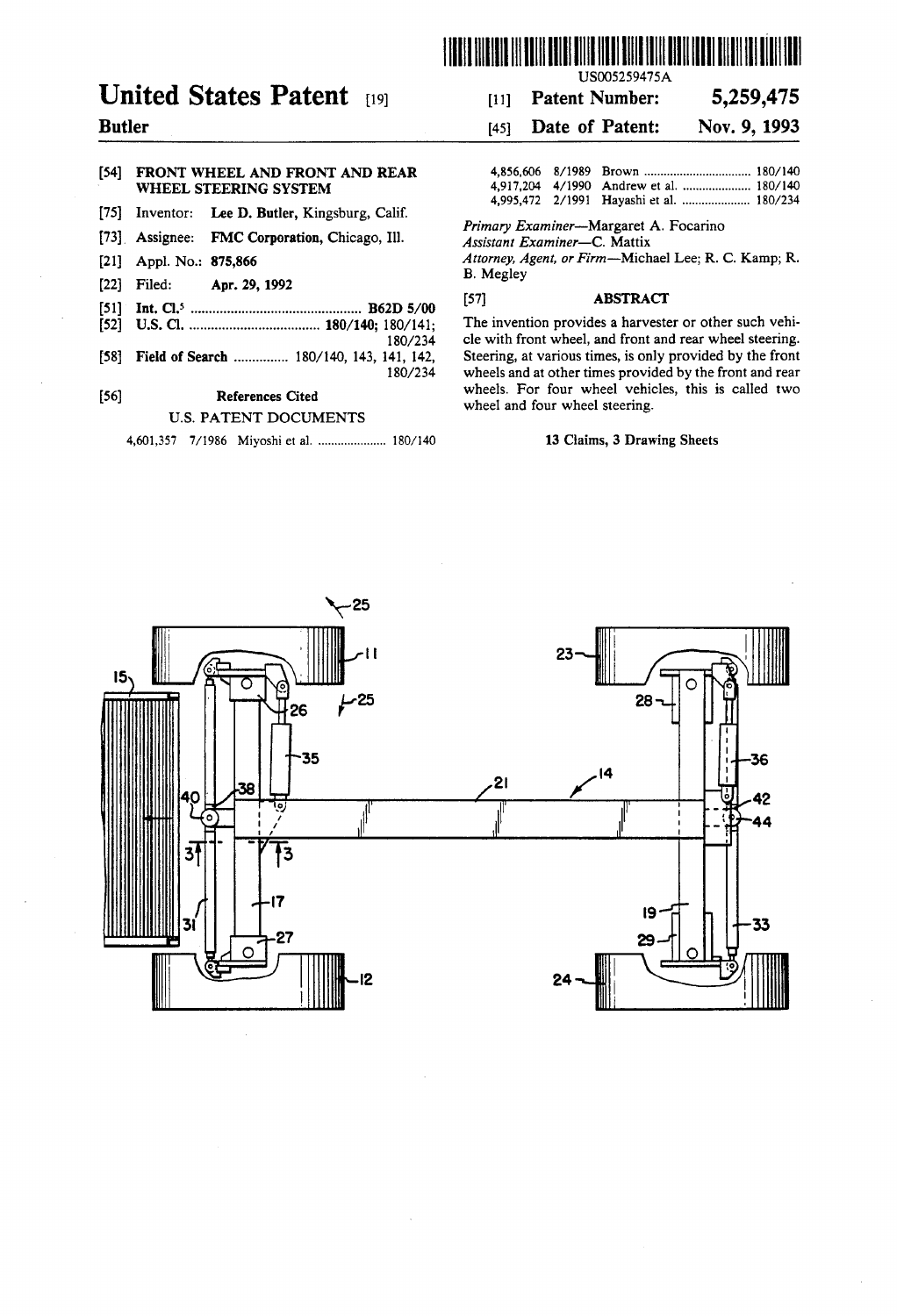

FIEI-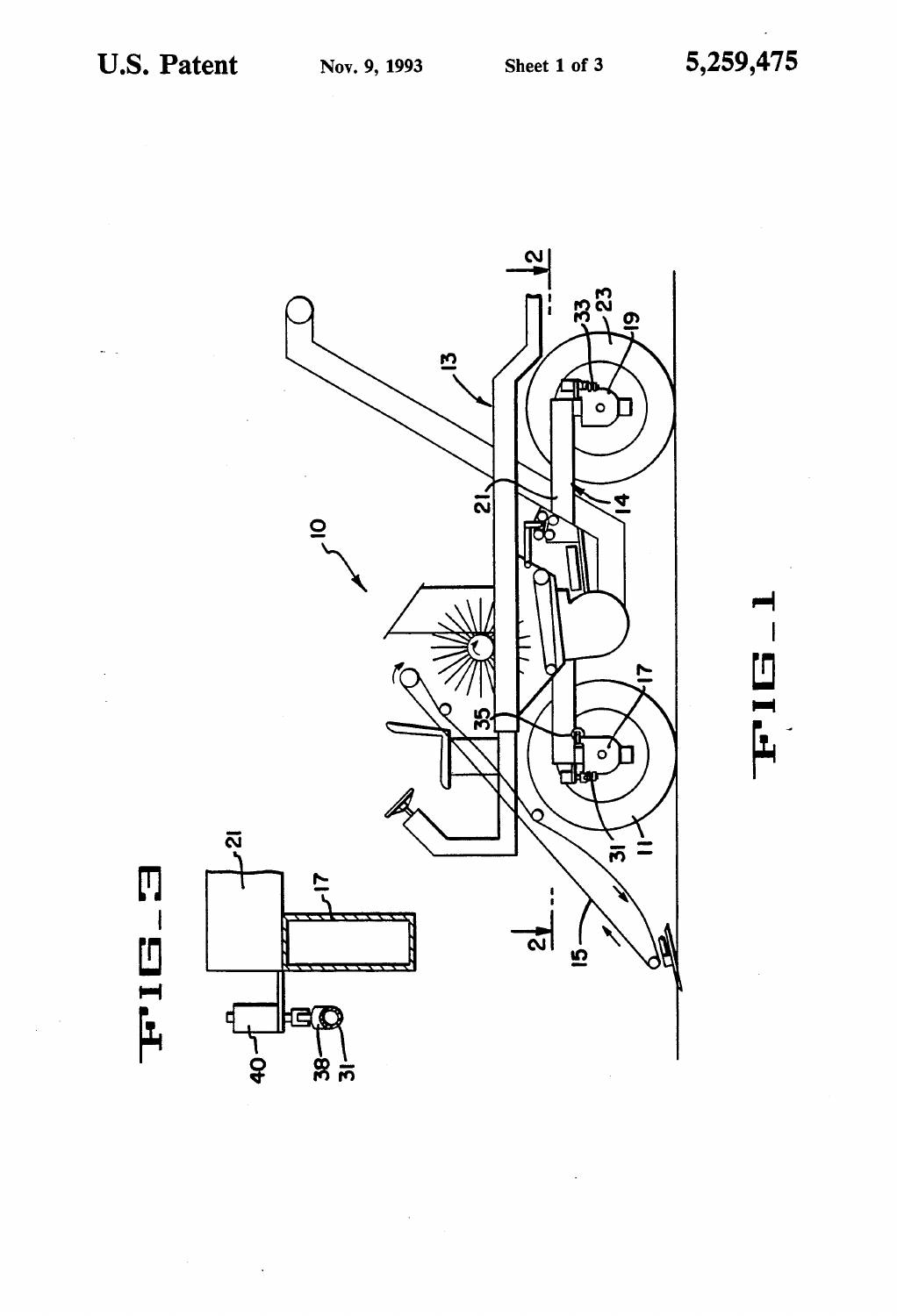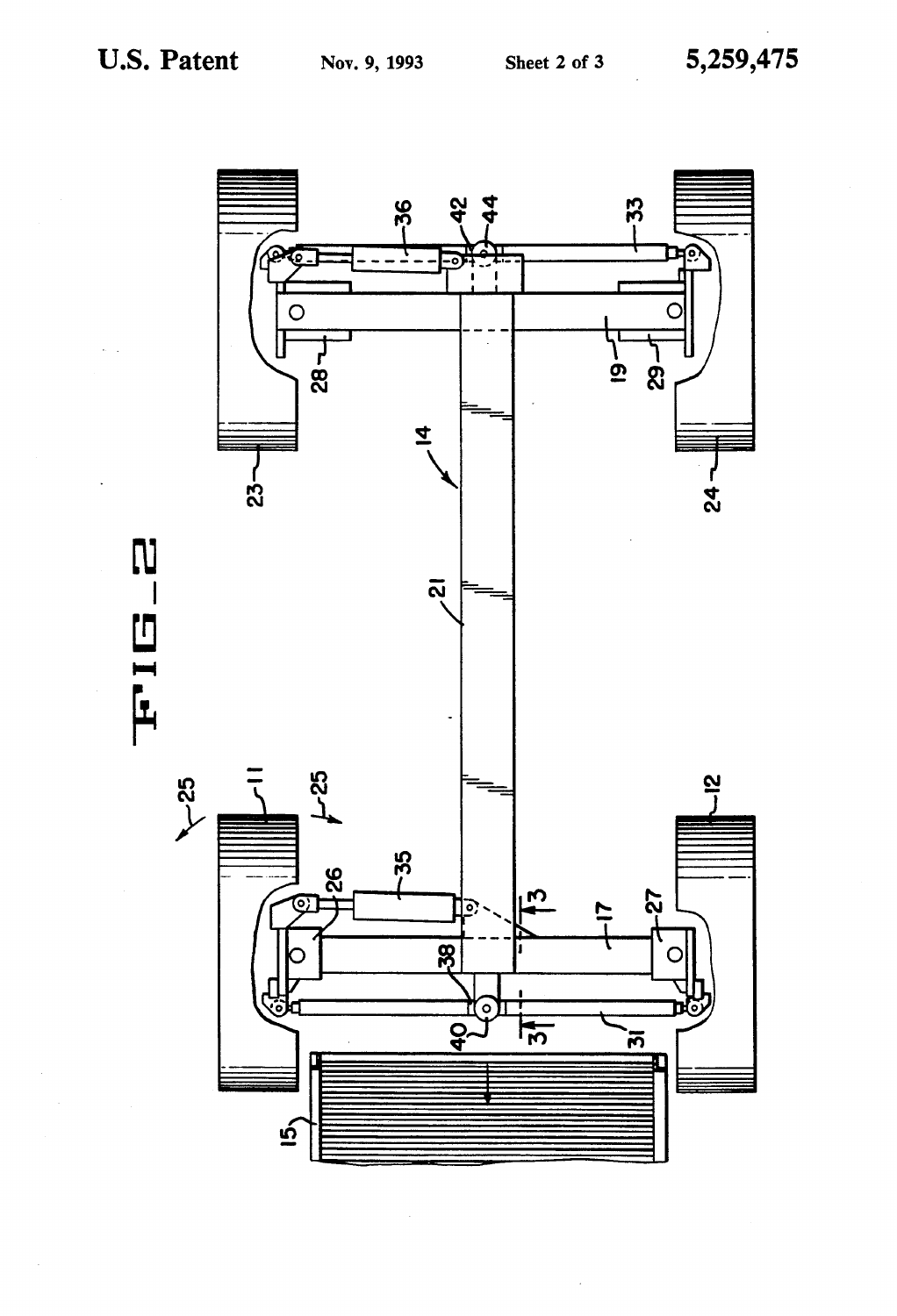FIG\_4



PIG<sub>-</sub>5

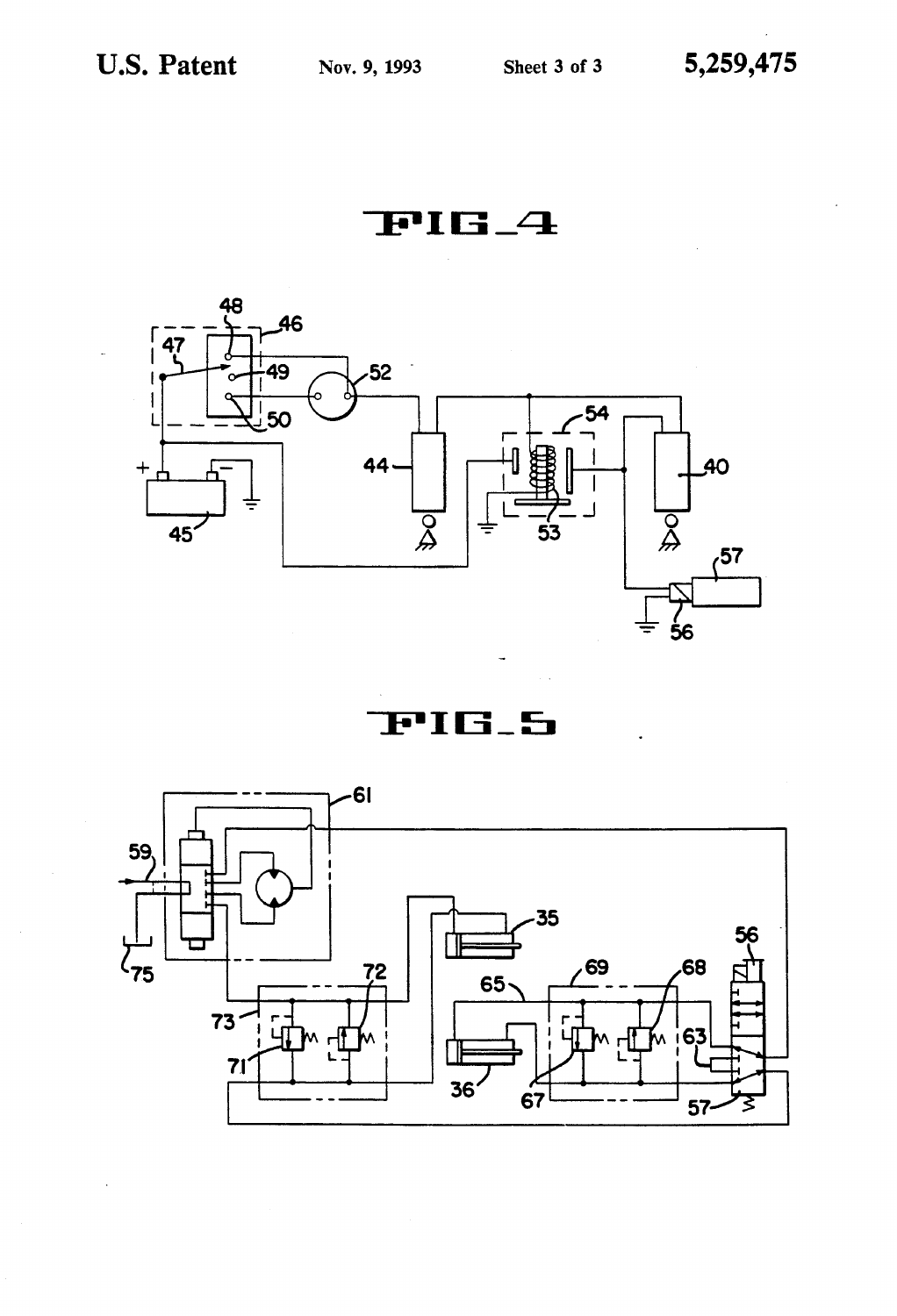5

20

### FRONT WHEEL AND FRONT AND REAR WHEEL STEERING SYSTEM

### SUMMARY OF THE INVENTION

In vehicles such as tomato and cucumber harvesters, it is desirable to have the vehicle provide front wheel steering some of the time and front and rear wheel steering some of the time. The invention is a control device which provides front wheel and front and rear <sup>10</sup> and four wheel steering. wheel steering.

### BRIEF DESCRIPTION OF THE DRAWINGS

FIG. 1 is a diagrammatic central section of a cucum ber harvester, which utilizes a preferred embodiment of  $15$ <br>the invention.

' FIG. 2 is a view of the embodiment illustrated in FIG. 1 viewed along lines 2—2.

FIG. 3 is an enlarged view of the embodiment illus trated in FIG.  $2$  taken along lines  $3-3$ .

FIG. 4 is a schematic of an electrical control system for providing front wheel and front and rear wheel steering used in the embodiment illustrated in FIG. 1.

FIG. 5 is a schematic of a hydraulic control system for providing front wheel and front and rear wheel <sup>25</sup> steering used in the embodiment illustrated in FIG. 1.

### DESCRIPTION OF THE PREFERRED EMBODIMENT

FIG. 1 shows a cucumber harvester. FIG. 2 is a view 30 of the embodiment illustrated in FIG. 1, viewed along lines 2-2, with various parts removed to allow a. clearer view of the embodiment of the invention.

The body 13 of the cucumber harvester 10 is mounted on a chassis 14 with a header 15 being attached to the body 13. The body 13 is able to move the header 15 up and down.

On the chassis 14, a front axle 17 extends between a right front wheel 11 and a left front wheel 12. A rear axle 19 extends between a right rear wheel 23 and a left 40 rear wheel 24. The left front wheel 12 and the left rear wheel 24 are not shown in FIG. 1 to allow a clearer view of the embodiment of the invention A central beam 21 extends from the center of the rear axle 19 to the center of the front axle 17. A right front hub 26 is 45 attached between the front axle 17 and the right front wheel 11 in a manner that allows the right front hub 26 and the right front wheel 11 to rotate with respect to the front axle 17 as indicated by arrows 25 to provide steer ing. A left front hub 27 is attached between the front axle 17 and the left front wheel 12 in a manner that allows the left front hub 27 and the left front wheel 12 to rotate with respect to the front axle 17 to provide steering. A right rear hub 28 is attached between the rear axle 19 and the right rear wheel 23 in a manner that 55 allows the right rear hub 28 and the right rear wheel 23 to rotate with respect to the rear axle 19 to provide steering. A left rear hub 29 is attached between the rear axle 19 and the left rear wheel 24 in a manner that al lows the left rear hub 29 and the left rear wheel 24 to 60 rotate with respect to the rear axle 19 to provide steer ing. A front tie rod 31 is attached between the right front hub 26 and the left front hub 27. A rear tie rod 33 is attached between the right rear hub 28 and the left rear hub 29. A front hydraulic lift 35 is attached be- 65 tween the central beam 21 and the right front hub 26. A rear hydraulic lift 36 is attached between the right rear hub 28 and the central beam 21. Attached to the front

tie rod 31 is a front tie rod tab 38, which is illustrated in an enlarged view in FIG. 3. A front micro switch 40 is supported by the central beam 21. Attached to the rear tie rod 33 is a rear tie rod tab 42, which is similar to the front tie rod tab 31. A rear micro switch 44 is supported by the central beam 21. Since the preferred embodiment uses two wheels in the front and two wheels in the rear, the front wheel and front and rear wheel steering in this embodiment may be interchangeably called two wheel

FIG. 4 is an electrical schematic of the electrical control circuit of the preferred embodiment of the in vention. A battery 45 or some other power source has a negative terminal which is electrically connected to a ground. A positive power lead 47 of a three way switch 46 is electrically connected to a positive terminal of the battery 45. The three way switch 46 has a road connec tion 48, a standard four wheel steering connection 49, and a field connection 50. The field connection 50 is electrically connected to a first end of a header switch 52, which is normally open when the header 15 is raised and is closed when the header 15 is lowered. A second end of the header switch 52 is electrically connected to a first end of the rear micro switch 44, which is normally open and closes when the rear wheels are straight. A second end of the rear micro switch 44 is electrically connected to a first end of a solenoid 53 for a relay 54 and a first end of the front micro switch 40, which is normally closed and opens when the front wheels are straight. A second end of the front micro switch 40 is connected to a first contact of the relay 54 and a first end of a valve switch 56 for controlling a hydraulic selector valve 57 placing the hydraulic selec tor valve  $57$  in a first position or a second position. A second end of the valve switch 56 is electrically con nected to the ground. A second contact of the relay 54 is electrically connected to the positive terminal of the battery 45. A second end of the solenoid 53 of the relay is connected to ground. The road connection 48 of the three way switch 46 is electrically connected to the second end of the header switch 52. The standard four wheel steering connection 49 is not electrically con-'nected to the rest of the electrical system.

FIG. 5 is a schematic illustration of part of the hy draulic system used in the preferred embodiment of the invention. A supply provides a positive or negative hydraulic pressure to a supply line 59, which is connected to a steering valve 61. A first outlet of the steering valve 61 is hydraulically connected to a first outlet point for the hydraulic selector valve 57. Hydraulic connections may be provided by joining tubes as shown in FIG. 5 or by other means. Since the hydraulic pres sure may be positive or negative, the hydraulic fluid may move in two directions. For this reason the use of the term "outlet" in the specification and claims can mean either an inlet or an outlet, except for the single direction relief valves where the terms "inlet" and "out let" are used separately. In the first position, the hydraulic selector valve 57 directs fluid from the first outlet point for the hydraulic selector valve 57 to a second outlet point for the hydraulic selector valve 57. In the second position, the hydraulic selector valve 57 directs fluid to a first end of a return tube 63. A first joining tube 65 hydraulically connects the second outlet point for the hydraulic selector valve 57 to a first outlet of the rear hydraulic lift 36, which in this embodiment is a double acting cylinder. The first joining tube 65 is also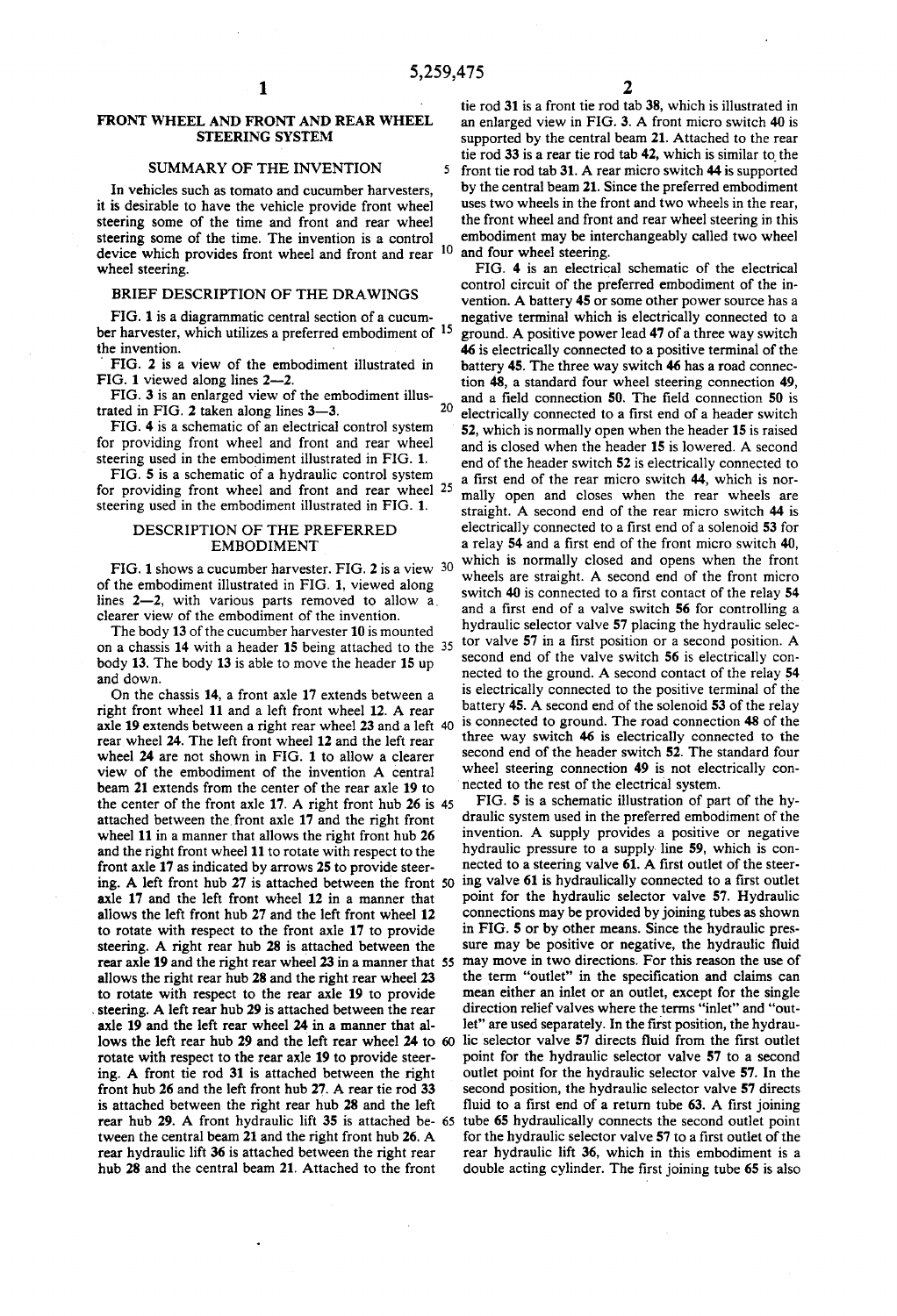hydraulically connected to an inlet of a first rear relief valve 67 and an outlet of a second rear relief valve 68, wherein the first and second rear relief valves 67, 68 form a rear cross over relief valve 69. In the second position, the hydraulic selector valve 57 directs fluid 5 from a second end of the return tube to a third outlet point for the hydraulic selector valve 57. A second outlet of the rear hydraulic lift 36 is hydraulically con nected to an outlet of the first rear relief valve 67, an inlet of the second rear relief valve 69, and a fourth 10 outlet point for the hydraulic selector valve 57. In the first position the hydraulic selector valve 57 directs fluid from the fourth outlet point for the hydraulic selector valve 57 to the third outlet point for the hy draulic selector valve 57.

The third outlet point for the hydraulic selector valve 57 is hydraulically connected to an outlet of a first front relief valve 71, an inlet of a second front relief valve 72 and a first outlet of the front hydraulic lift 35, which is a double acting cylinder. The first and second front 20 relay 54, to the second contact of the relay 54, and relief valves 71, 72 form a front cross over relief valve 73. A second outlet of the front hydraulic lift 35 is hy draulically connected to an inlet of the first front relief valve, and outlet of the second front relief valve and a second outlet of the steering valve 61. A third outlet of 25 micro switch 40, and through the solenoid 53 to ground, the steering valve 61 is hydraulically connected to a reservoir 75. The hydraulic selector valve 57 provides a mechanical connection between the electrical control system and the rear wheels 23, 24.

electrically connecting the positive power lead 47 of the switch 46 to the road connection 48. This mode pro vides for two wheel steering, locking the rear wheels 23, 24 in a straight position, once they are placed in a straight position. If at the moment that road driving is 35 selected, the rear wheels 23, 24 are not in a straight a head position, then the rear micro switch 44 is open. Since the road connection 48 is electrically connected to the second side of the header switch 52, which is electrically connected to the first end of the rear micro 40 switch 44 and the rear micro switch 44 is open, current does not flow from the positive power lead 47 to the valve switch 56. Since there is not a current flowing through the valve switch 56, the hydraulic selector valve is in the first position. In the first position, hydrau-45 lic fluid can flow from the steering valve 61, through the hydraulic selector valve 57, through the rear cross over relief valve 69, to the rear hydraulic lift, through the front cross over relief valve 73, through the front hydraulic lift, and back to the steering valve 61. This 50 lead 47 switch, through the field connection 50 to the allows both the front wheels 11, 12 and rear wheels 23, 24 to be turned synchronously for steering providing four wheel steering. When the rear wheels 23, 24 are turned to a straight ahead position, the rear tie rod tab 42 causes the rear micro switch 44 to close. Since the 55 first position, keeping the rear wheels 23, 24 unlocked. front and rear wheels move synchronously, when the rear wheels 23, 24 become straight the front wheels become straight, so that the front tie rod tab 38 causes the front micro switch 40 to open. Now a circuit flows from the positive power lead 47 through the road con- 60 straight ahead, then the rear micro switch 44 is open nection 48, through the closed rear micro switch 44, through the solenoid causing the relay switch 54 to close establishing an electrical connection between the first contact and the second contact of the relay switch 54. A current flows from the positive terminal of the 65 through the valve switch 56, the hydraulic selector battery 45, to the first contact of the relay switch 54, to the second contact of the relay switch 54, and through the valve switch 56, causing the hydraulic selector

valve 57 to move to the second position. In the second position, hydraulic fluid can flow from the steering valve 61, through the hydraulic selector valve 57, through the return tube 63, through the front cross over relief valve 73, through the front hydraulic lift, and back to the steering valve 61. Since the fluid flows through the return tube 63 and not to the rear hydraulic lift 35 the rear wheels 23, 24 are locked in a straight ahead position.

In operation, the operator may select road driving by 30 connection between the first contact and the second When the operator changes to four wheel steering from the road selection, the operator moves the positive power lead 47 of the switch 45 from the road connec tion 48 to the four wheel steering connection 49. Since the vehicle was previously in a mode with the rear wheels locked straight ahead, if the front wheels are not straight ahead, the rear micro switch 44 is closed and the front micro switch 40 is closed and the relay 54 is closed. This causes current to flow from the positive terminal of the battery 45, to the first contact of the through the valve switch 56, which maintains the hy draulic selector valve 57 in the second position, keeping the rear wheels locked. In addition, current flows from the second contact of the relay 54, through the front which keeps the relay 54 closed. When the front wheels 11, 12 are placed straight ahead, the front micro switch 40 opens, breaking the circuit to the solenoid 53, caus ing the relay 54 to open, which removes the electrical contact of the relay 54, breaking the circuit to the valve switch 56, causing the hydraulic selector valve 57 to move to the first position, thus unlocking the rear wheels 23, 24. Since both front and rear wheels are straight ahead they move out of that position synchro nously and provide four wheel steering. Once out of the straight ahead position, the front micro switch 40 closes and the rear micro switch 44 opens. Since the relay 54 is open, the voltage does not pass through the relay 54 and thus current does not reach the valve switch 56, causing the hydraulic selector valve 57 to stay in the first position, keeping the rear wheels 23, 24 unlocked.

The operator may change from four wheel steering to field conditions with the header 15 up, by moving the positive power lead 47 of the switch 46 from the four wheel steering connection 49 to the field connection 50 and leaving the header 15 up. Since the header 15 is up, the header switch 52 is open. Since the header switch 52 is open, the voltage drop goes from the positive power first end of the header switch 52 and from the positive terminal of the battery 45 to the first contact of the open relay switch 54. Since current does not reach the valve switch 56, the hydraulic selector valve 57 stays in the When the vehicle is placed at the end of a row of a cucumber field to begin harvesting the row, the header 15 is lowered, which causes the header switch 52 to close. If the front and rear wheels 11, 12, 23, 24 are not and the relay switch 54 remains open. Since the rear micro switch 44 and the relay switch 54 are open, cur rent does not flow from the positive power lead 47 to the valve switch 56. Since there is not a current flowing valve is in the first position which keeps the rear wheels 23, 24 unlocked. Since the front and rear wheels move synchronously, when the rear wheels 23, 24 become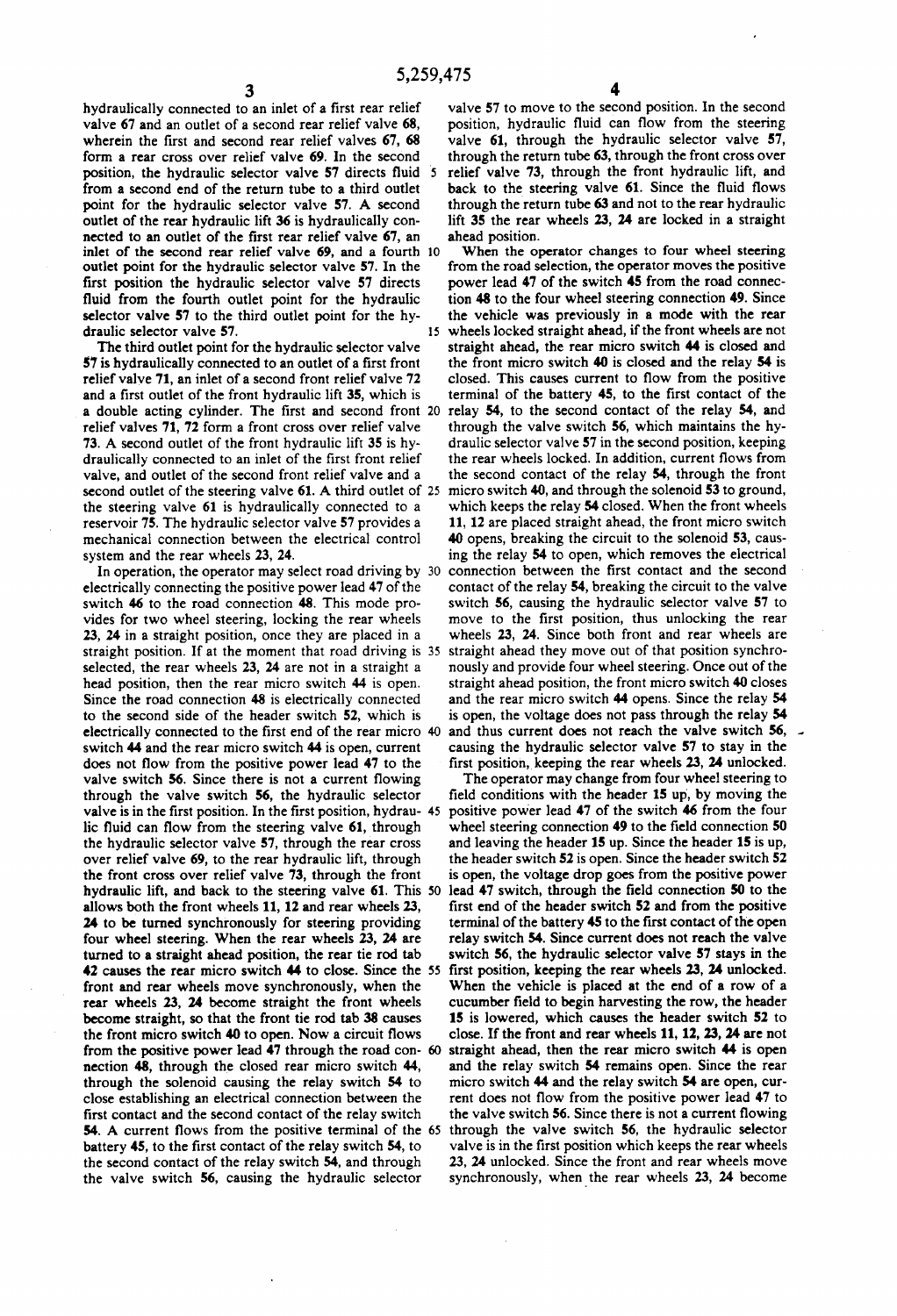straight the front wheels become straight, so that the front tie rod tab 38 causes the front micro switch 40 to open. Now a circuit flows from the positive power lead  $47$  of the switch  $46$  through the field connection  $50$ , through the closed header switch 52, through the 5 closed rear micro switch 44, through the solenoid caus ing the relay switch 54 to close establishing an electrical connection between the first and the contacts of the relay 54. At this point, a circuit flows from the positive terminal of the battery 45, to the first contact of the 10 relay switch, to the second contact of the closed relay switch 54, and through the valve switch 56, causing the hydraulic selector valve 57 to move to the second posi tion, which locks the rear wheels 23, 24 in a straight ahead position as described above. When the header 15 15 is raised at the end of the row, the header switch 52 is opened. Since the vehicle has the rear wheels locked straight ahead, if the front wheels are not straight ahead, the rear micro switch 44 is closed and the front micro causes current to flow from the positive terminal of the battery 45, to the first contact of the relay 54, to the second contact of the relay 54, and through the valve switch 56, which maintains the hydraulic selector valve 57 in the second position, keeping the rear wheels 25 locked. In addition, current flows from the second contact of the relay 54, through the front micro switch 40, and through the solenoid 53 to ground, which keeps the relay 54 closed. When the front wheels 11, 12 are placed straight ahead, the front micro switch 40 opens, 30 breaking the circuit to the solenoid 53, causing the relay 54 to open, which removes the electrical connection between the first contact and the second contact of the relay 54, breaking the circuit to the valve switch 56, causing the hydraulic selector valve 57 to move to the 35 first position, thus unlocking the rear wheels 23, 24. Since both front and rear wheels are straight ahead they move out of that position synchronously and provide four wheel steering. Once out of the straight ahead position, the front micro switch 40 closes and the rear micro switch 44 opens. Since the relay 54 is open, the voltage does not pass through the relay 54 and thus current does not reach the valve switch 56, causing the hydraulic selector valve 57 to stay in the first position, keeping the rear wheels 23, 24 unlocked. switch 40 is closed and the relay 54 is closed. This 20

The preferred embodiment used two wheels in front and two wheels in the rear. Other numbers of wheels may be used, such as a three wheel vehicle. The inven tion provides a means for providing solely front wheel steering at desired times front and rear wheel steering at 50 various times.

What is claimed is:

1. An apparatus for providing front wheel and front and rear wheel steering for a vehicle, comprising:

- at least one front wheel mounted near the front of the 55 vehicle;
- at least one rear wheel mounted near the rear of the
- vehicle;<br>a mode switch with a first connection for a front front and rear wheel steering mode;
- means for moving the front wheel between straight<br>and non straight positions mounted on the vehicle;
- means for moving the rear wheel between straight
- and<br>means for controlling locking and unlocking of the rear wheel electrically connected to the mode

switch and mechanically connected to the rear wheel, wherein the means for controlling prevents the rear wheel from locking if the rear wheel is not straight ahead, prevents the rear wheel from un locking if the rear wheel is locked and the front wheel is not straight ahead, locks the rear wheel when the mode switch is set for a front wheel steer ing mode and the rear wheel is straight ahead, and unlocks the rear wheel if the mode switch is set for a front and rear wheel steering and the front wheel is straight ahead.

2. An apparatus, as claimed in claim 1, wherein the means for controlling, comprises:

- means for detecting when the front wheel is straight
- ahead, mounted on the vehicle; means for detecting when the rear wheel is straight ahead, electronically connected to the means for detecting when the front wheel is straight ahead and mounted on the vehicle; and
- means for locking and unlocking the means for mov ing the rear wheel electrically connected to a first end of the means for detecting when the front wheel is straight mounted on the vehicle.

3. An apparatus, as claimed in claim 2, further com prising a power source and wherein the means for con

- trolling further comprises a relay, which comprises:<br>a first contact electrically connected to the power source; and
	- a second contact electrically connected to the means for locking and unlocking and the means for de tecting when the front wheel is straight; and<br>means for electrically connecting the first contact and
	- second contact when there is a voltage drop be tween the means for detecting when the rear wheel is straight and the means for detecting when the front wheel is straight.

4. An apparatus, as claimed in claim 3, further com

- 
- prising:<br>
a header;<br>
a header switch for indicating whether the header is raised or lowered, wherein the mode switch has a third connection for a field mode electrically connected to a first end of the header switch and wherein a second end of the header switch is elec trically connected to a second end of the means for detecting when the rear wheel is straight.

5. An apparatus, as claimed in claim 4, wherein the means for detecting when the rear wheel is straight is a first electrical switch with a first end electrically connected to the second end of the header switch and the first connection of the mode switch, and wherein the means for detecting when the front wheel is straight is a second electrical switch with a first end electrically connected to the second end of the first electrical switch and a second end electrically connected to the means for locking and unlocking and the control means.

wheel steering mode and a second connection for a 60 contact comprises a solenoid with a first end electrically 6. An apparatus, as claimed in claim 5, wherein the means for electrically connecting the first and second connected to the second end of the first electrical switch and the first end of the second electrical switch and a second end electrically connected to ground.

and non straight positions mounted on the vehicle; 65 means for moving the front wheel is a first part of a 7. An apparatus, as claimed in claim 6, wherein the hydraulic steering system and wherein the means for moving the rear wheel is a second part of the hydraulic steering system, and wherein the means for locking and

45